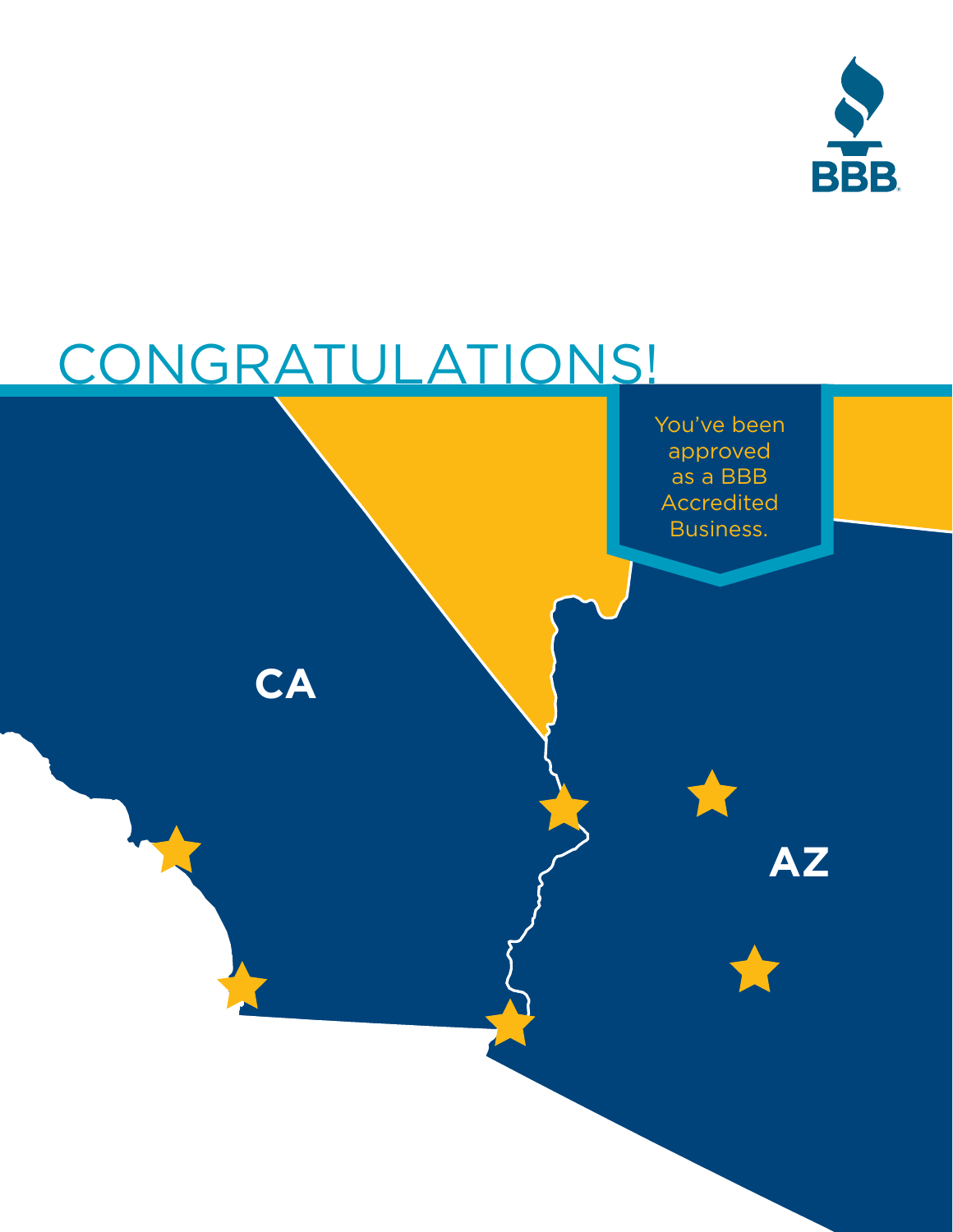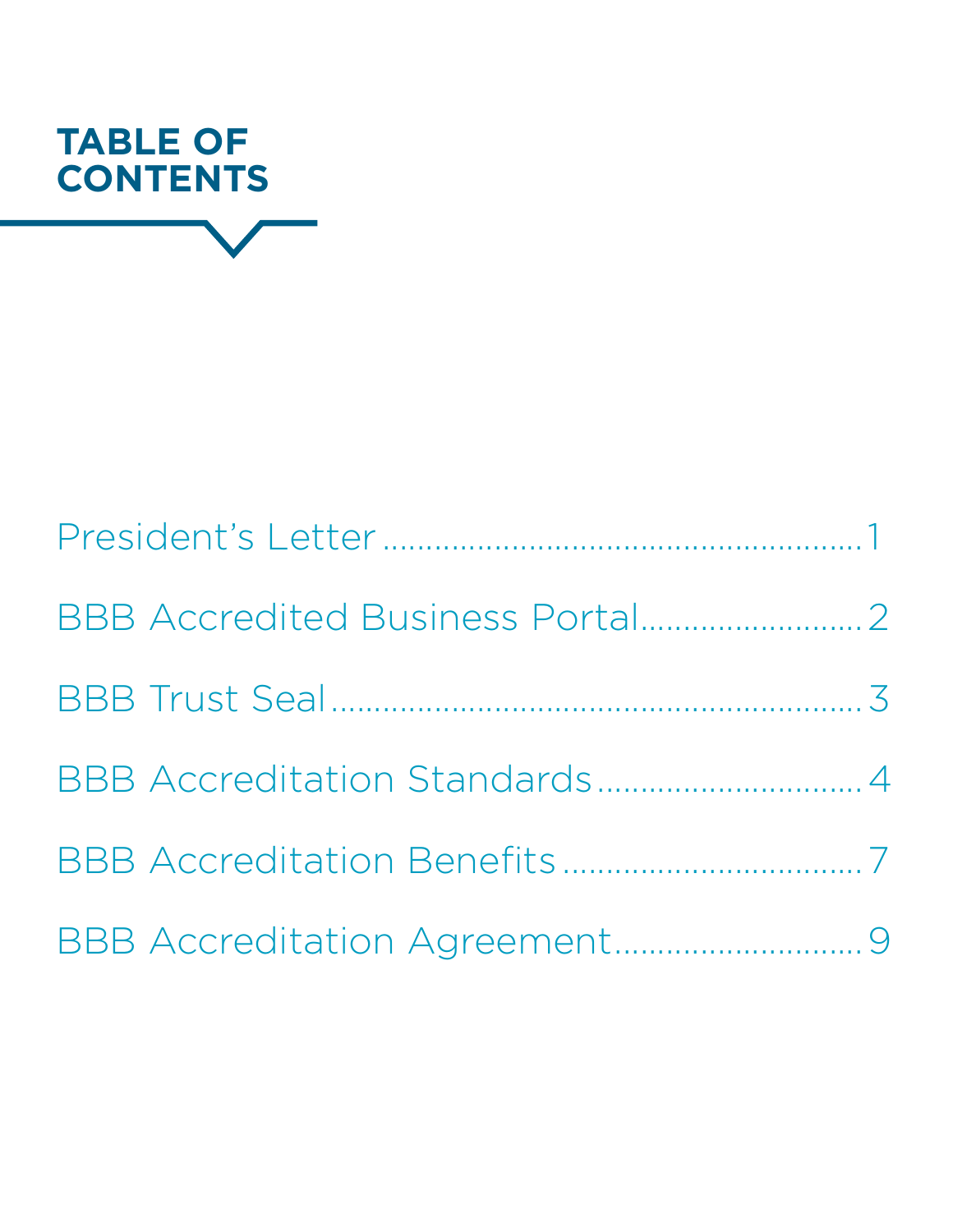

### <span id="page-2-0"></span>**PRESIDENT'S LETTER ®**

## Community of WELCOME TO OUR

# Trustworthy Businesses



When BBB Accreditation is earned, it tells a story about your belief in creating and maintaining trust in business. Reputations are built on standards like: Build Trust, Advertise Honestly, Tell the Truth, Be Transparent, Honor Promises, Be Responsive, Safeguard Privacy, and Embody Integrity. Thank you for living these BBB Standards For Trust.

It is an exciting time for BBB and our Accredited Businesses around the Pacific Southwest. Our campuses in Maricopa, Mohave, Yavapai, Yuma, San Diego, and Orange counties are a tangible gift to support our community of trustworthy businesses. From educational to networking opportunities, each campus features event, meeting, and training space to accommodate your business needs.

Since you've earned accreditation by a non-profit with over 100 years of experience, you should know that BBB's recognition speaks for itself. We've been recognized as the 2014 SDX Cause Marketing Brand of the Year, 2015 Brand Diego Non-Profit Brand of the Year, azcentral.com Top Company to Work for in Arizona since 2013, and #1 Trade Association by the Phoenix Business Journal since 2008.

Congratulations and thank you for helping BBB fulfill our mission to be the leader in advancing marketplace trust.

Sincerely,

Matthew Fehling, President/Chief Executive Officer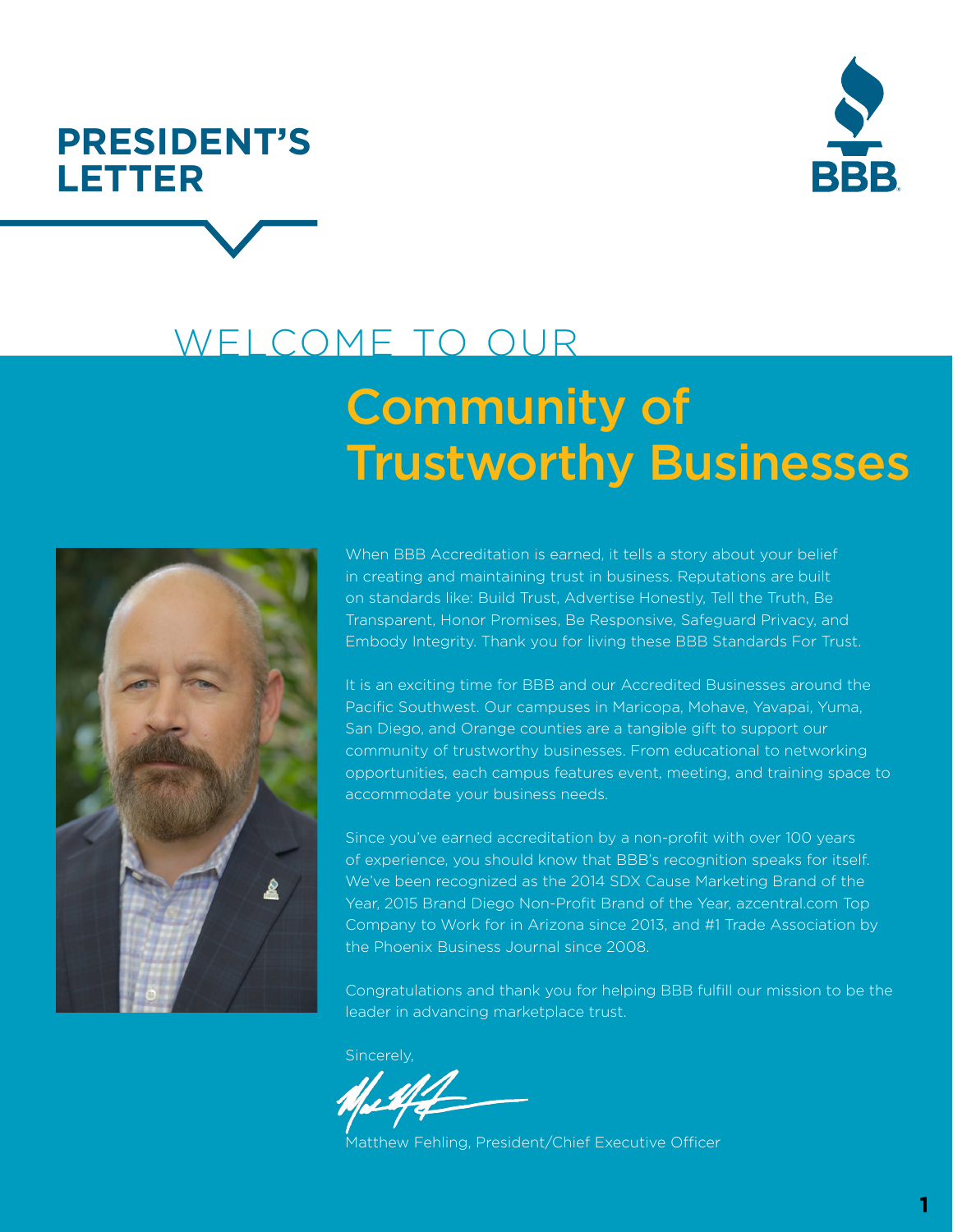### <span id="page-3-0"></span>**BBB ACCREDITED BUSINESS PORTAL ®**

Managing your BBB Accreditation is easy. The Accredited Business Portal gives you 24/7 access for all of your accreditation needs. With a click of a button, you can download BBB Trust Seals, update company information, renew your accreditation, respond to customer reviews, view analytics for your BBB Business Profile, and more!

Visit **[login.bbbcommunity.org](https://www.bbb.org/pacific-southwest/login/?not=1http://login.bbbcommunity.org)** today.



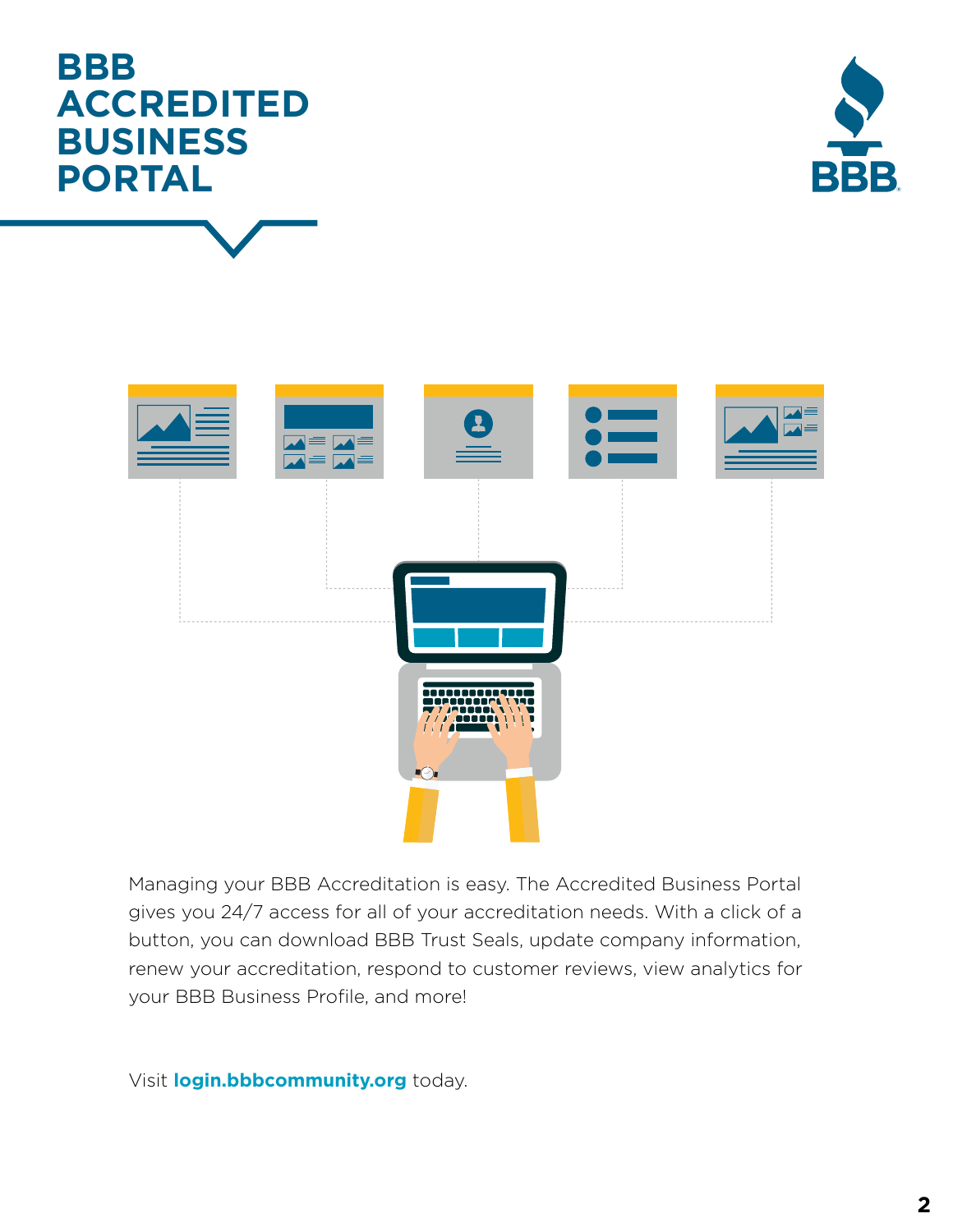<span id="page-4-0"></span>





Attract potential customers by showcasing your commitment to ethics with your BBB Trust Seal (logo).

To market your business as BBB Accredited, download the BBB Trust Seal from the Accredited Business Portal: **[login.bbbcommunity.org](https://www.bbb.org/pacific-southwest/login/?not=1)**.

The BBB Trust Seal is available in several options for print and web.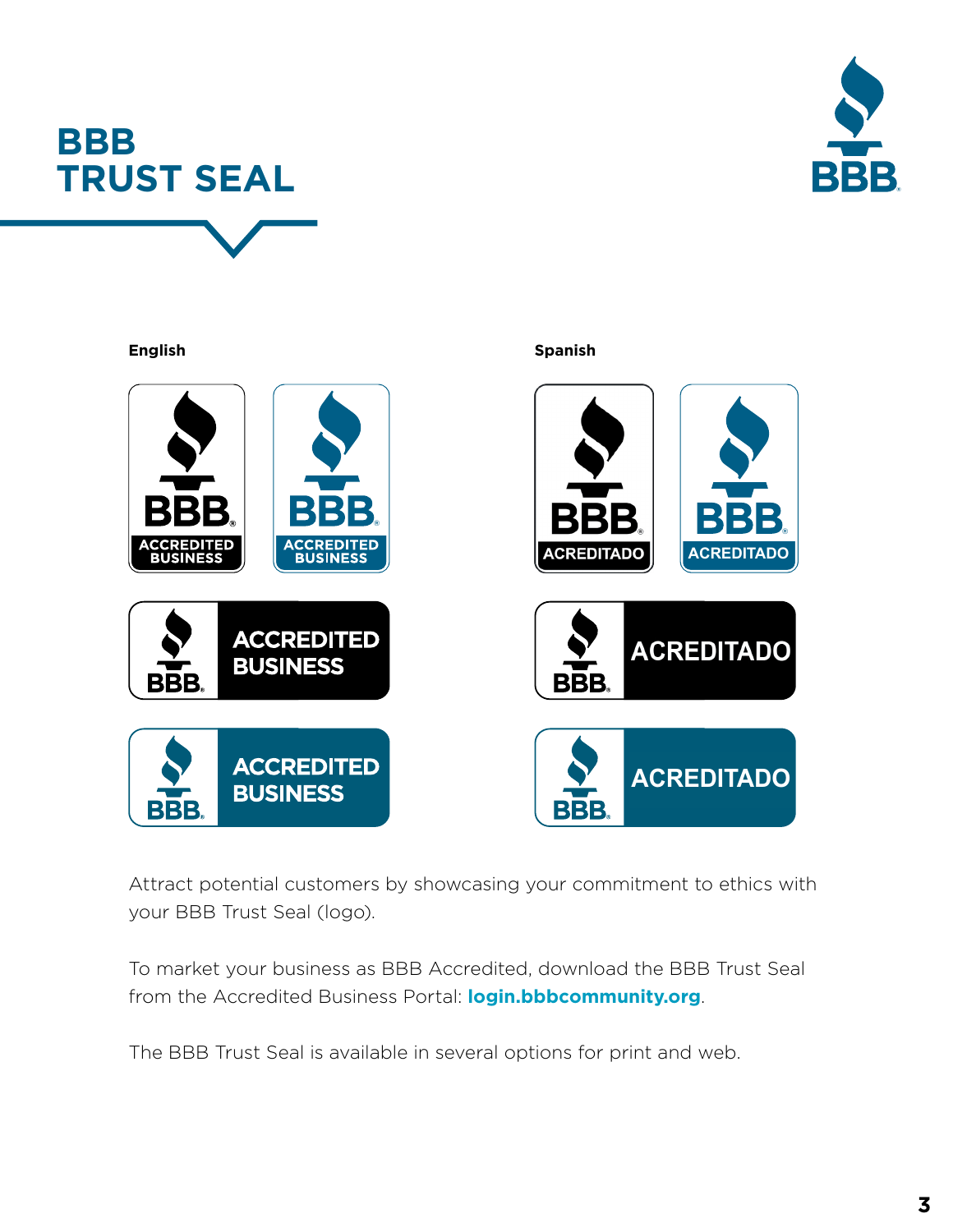**4**

### <span id="page-5-0"></span>**BBB ACCREDITATION STANDARDS ®**

### *A BBB Accredited Business AGREES TO:*

### **BUILD TRUST**

### *Establish and maintain a positive track record in the marketplace.*

- A. Have been operational (actively selling products or services) in any BBB service area for at least the most recent 6 months, unless the principal(s) previously operated a similar business with an eligible record (one that qualifies for BBB Accreditation).
- B. Fulfill all licensing and bonding requirements of applicable jurisdictions; provide all license and bonding information upon application for BBB Accreditation; and provide periodic updates upon request of BBB.
- C. Be free from government action that demonstrates a significant failure to support BBB ethical principles in marketplace transactions (this requires a determination by BBB as to the nature of any violation, whether it was caused or condoned by management, and actions taken to resolve underlying issues that led to the government action).
- D. Maintain at least a B rating at the accrediting BBB and the BBB where it is headquartered, if different.
- E. In its relationship with BBB:
	- Meet all applicable BBB Accreditation standards.
	- Cooperate with BBB's activities and efforts to promote voluntary self-regulation within the business' industry.
- Honor any settlements, agreements or decisions reached as an outcome of a BBB dispute resolution process.
- Complete the required application and pay all monetary obligations to BBB in a timely manner.

### **ADVERTISE HONESTLY**

### *Adhere to established standards of advertising and selling.*

- A. Follow federal, state/provincial and local advertising laws.
- B. Abide by the BBB Code of Advertising, which can be found at [https://www.bbb.org/](https://www.bbb.org/code-of-advertising) [code-of-advertising](https://www.bbb.org/code-of-advertising). Supply, upon request, substantiation for advertising and selling claims. Correct advertising and selling practices, when recommended by BBB.
- C. Adhere to applicable BBB industry codes of advertising.
- D. Cooperate with BBB self-regulatory programs for the resolution of advertising disputes.
- E. Use the BBB name and logos in accordance with BBB policy.

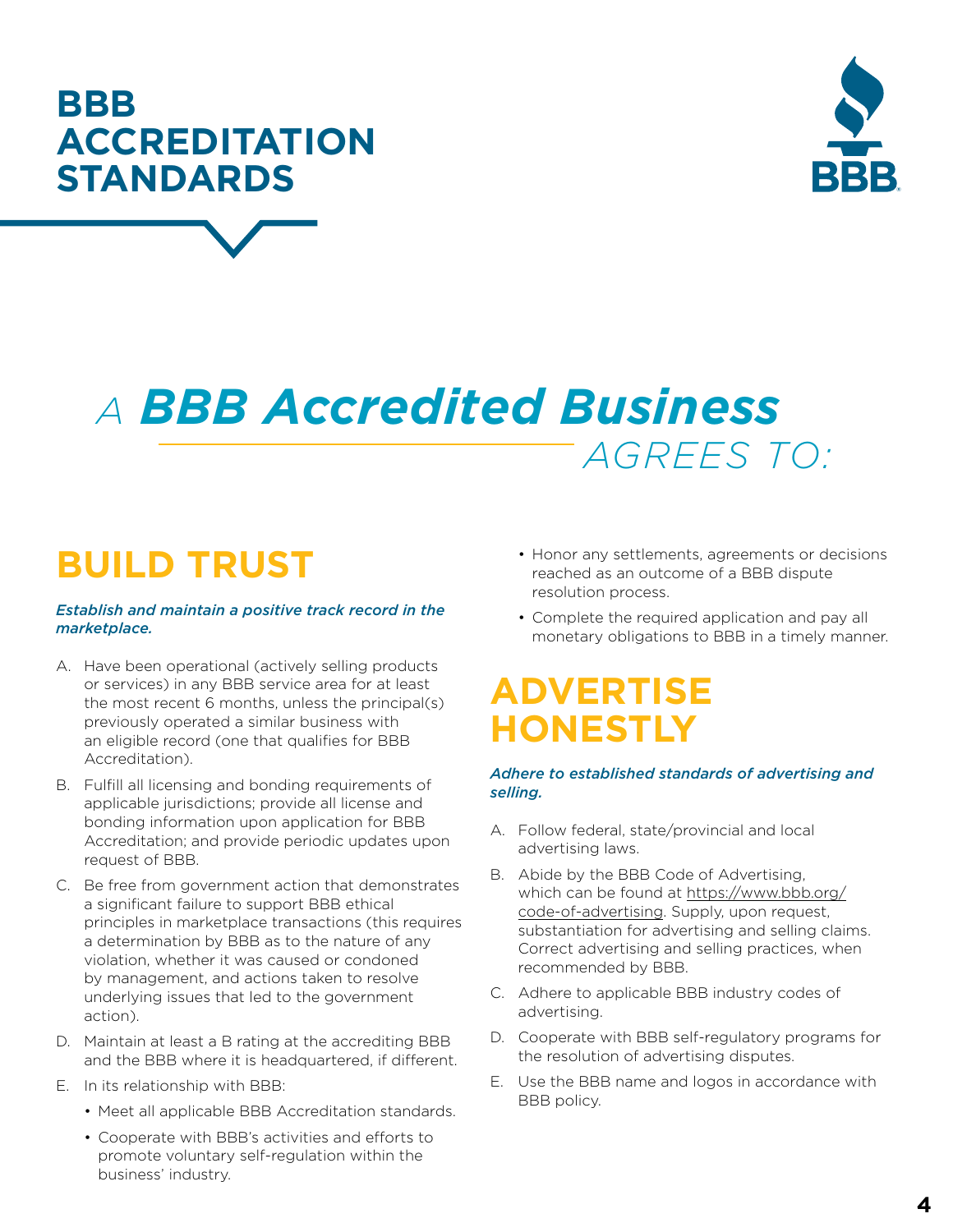### **BBB ACCREDITATION STANDARDS**

F. Avoid misleading customers by creating the false impression of sponsorship, endorsement, popularity, trustworthiness, product quality or business size through the misuse of logos, trustmarks, pictures, testimonials, or other means.

### **TELL THE TRUTH**

### *Honestly represent products and services, including clear and adequate disclosures of all material terms.*

- A. Make known all material facts in both written and verbal representations, remembering that misrepresentation may result not only from direct statements but by omitting or obscuring relevant facts.
- B. Ensure that any written materials are readily available, clear, accurate and complete.

### **BE TRANSPARENT**

*Openly identify the nature, location, and ownership of the business, and clearly disclose all policies, guarantees and procedures that bear on a customer's decision to buy.*

- A. Upon request, provide BBB with all information BBB requires to evaluate compliance with BBB standards. This may include, but is not limited to business name, address and contact information; names and background of principals; business and banking references; licensing and/or professional accreditation; and a complete description of the nature of the business.
- B. Clearly disclose to customers:
	- Direct and effective means to contact the business.
	- Terms of any written contract.
	- Any guarantees or warranties accompanying a product.
	- Any restrictions or limitations imposed (e.g. limited supply, maximum number available per customer).
	- The business's return/refund policy.
- Any recurring commitment into which the customer may be entering, including information on how future billing will occur.
- Total cost of the transaction, including tax, shipping and handling, and other related charges.
- C. If selling products or providing services on web sites or via other electronic means:
	- Provide any required product labeling information.
	- Disclose the nature and terms of shipping, including any known delays or shortages of stock.
	- Provide an opportunity to review and confirm the transaction before the sale is completed.
	- Provide a receipt summarizing the transaction after the purchase.

### **HONOR PROMISES**

### *Abide by all written agreements and verbal representations.*

- A. Fulfill contracts signed and agreements reached.
- B. Honor representations by correcting mistakes as quickly as possible.

### **BE RESPONSIVE**

### *Address marketplace disputes quickly, professionally, and in good faith.*

- A. Promptly respond to all complaints forwarded by BBB by:
	- 1. Resolving the complaint directly with the complainant and notifying BBB, or
	- 2. Providing BBB with a response that BBB determines:
		- Is professional.
		- Addresses all of the issues raised by the complainant.
		- Includes appropriate evidence and documents supporting the business' position.
		- Explains why any relief sought by the complainant cannot or should not be granted.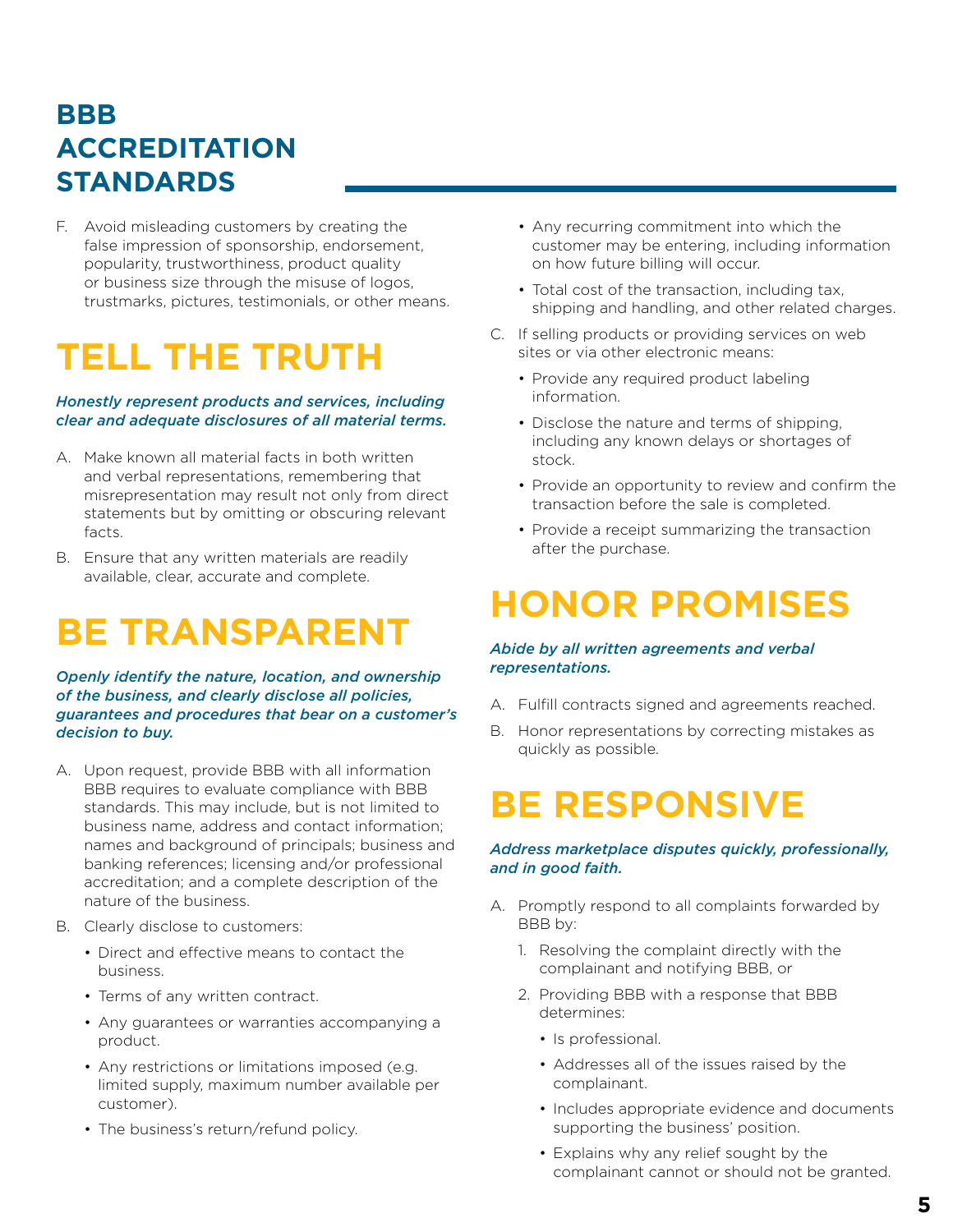### **BBB ACCREDITATION STANDARDS**

- B. Make a good faith effort to resolve disputes, which includes mediation if requested by BBB. Other dispute resolution options, including arbitration, may be recommended by BBB when other efforts to resolve a dispute have failed. BBB may consider a business' willingness to participate in recommended dispute resolution options in determining compliance with these standards.
- C. Comply with any settlements, agreements or decisions reached as an outcome of a BBB dispute resolution process.
- D. Cooperate with BBB in efforts to eliminate the underlying cause of patterns of customer complaints that are identified by BBB.

### **SAFEGUARD PRIVACY**

*Protect any data collected against mishandling and fraud, collect personal information only as needed, and respect the preferences of customers regarding the use of their information.*

### A. Respect Privacy

Businesses conducting e-commerce agree to disclose on their web site the following:

- What information they collect.
- With whom it is shared.
- How it can be corrected.
- How it is secured.
- How policy changes will be communicated.
- How to address concerns over misuse of personal data.

B. Secure Sensitive Data Businesses that collect sensitive data online (credit card, bank account numbers, Social Security number, salary or other personal financial information, medical history or records, etc) will ensure that it is transmitted via secure means.

Businesses will make best efforts to comply with industry standards for the protection and proper disposal of all sensitive data, both online and offline.

C. Honor Customer Preferences Businesses agree to respect customer preferences regarding contact by telephone, fax and e-mail, and agree to remedy the underlying cause of any failure to do so.

### **EMBODY INTEGRITY**

### *Approach all business dealings, marketplace transactions and commitments with integrity.*

Avoid involvement, by the business or its principals, in activities that reflect unfavorably on, or otherwise adversely affect the public image of BBB or its Accredited Businesses.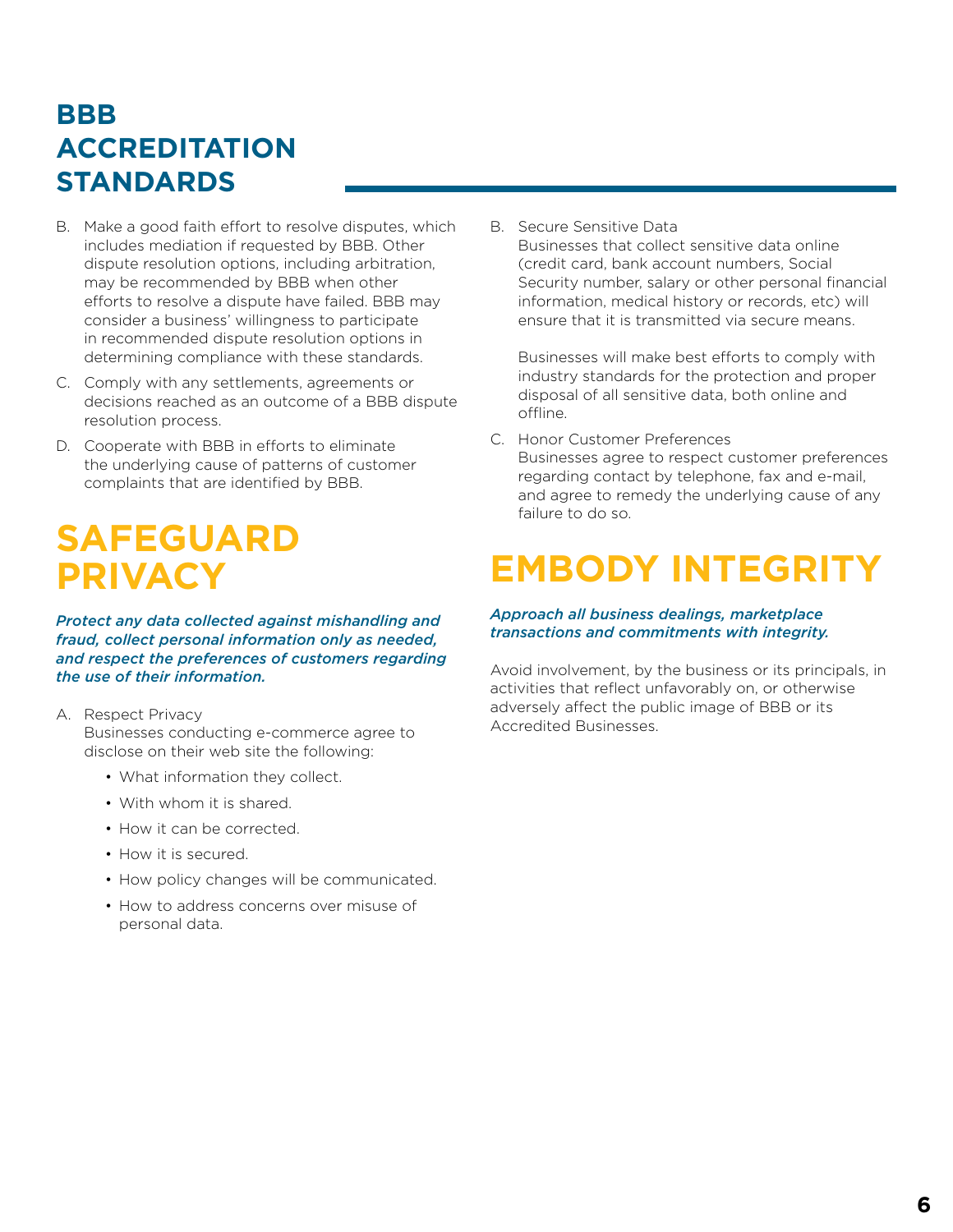### <span id="page-8-0"></span>**BBB ACCREDITATION BENEFITS ®**



*BBB Accredited Businesses support the mission of trust and are committed to operating with ethical standards. Congratulations on earning your BBB Accreditation.*

### **GAIN PUBLIC CONFIDENCE**

### **BBB Trust Seal**

Showcase your commitment to ethics by including the BBB Trust Seal on printed materials and on your website. Consumers search for the seal before choosing to do business. Get your seal by logging in to the Accredited Business Portal at [login.bbbcommunity.org](https://www.bbb.org/pacific-southwest/login/?not=1).

### **BBB Business Profile**

Your Business Profile is now listed on bbb.org. It can be personalized and include photos and videos. It also displays confirmed consumer reviews. As a BBB Accredited Business, your profile shows potential customers you adhere to BBB's Standards for Trust. Login at [login.bbbcommunity.org](https://www.bbb.org/pacific-southwest/login/?not=1).

### **BBB Accredited Business Certificate & Promotional Materials**

People are searching for trust, so give them a beacon. As a BBB Accredited Business, we help you promote it through seals, vehicle magnets, virtual meeting backgrounds, bumper stickers, uniform patches, and more. You may order materials by logging in to the Accredited Business Portal at [login.bbbcommunity.org](https://www.bbb.org/pacific-southwest/login/?not=1).

### **Ethical Community Website**

Your online presence is crucial. A complimentary, customizable website is included with BBB Accreditation. To view an example, visit [www.ethicalcommunity.org/dircksmovingservices.](https://www.ethicalcommunity.org/dircksmovingservices)

### **MAINTAIN YOUR REPUTATION**

#### **On-demand Support**

Our dedicated BBB Accredited Business Team is ready to support your business needs. Update company information, download BBB Trust Seals, renew accreditation, view benefits, share business to business offers, and more. Login to the Accredited Business Portal at [login.bbbcommunity.org,](https://www.bbb.org/pacific-southwest/login/?not=1) call 844-220-8730, email [yourbbb@bbbcommunity.org,](mailto:yourbbb%40bbbcommunity.org?subject=) or chat with us online at [bbb.org.](https://www.bbb.org/)

### **Customer Review Toolkit**

With so many review sites out there, encourage customers to write about their positive experience on BBB's trusted, verified website. This toolkit includes an HTML-coded customer review button for your website and can be accessed through the Accredited Business Portal at [login.bbbcommunity.org.](https://www.bbb.org/pacific-southwest/login/?not=1)

#### **Arbitration**

BBB offers neutral, third-party arbitration services to help consumers and businesses settle disputes privately. Email [leslie.miranda@bbbcommunity.org](mailto:leslie.miranda%40bbbcommunity.org?subject=) or call 858-427-1157 for assistance.

### **ACCESS EXCLUSIVE DISCOUNTS**

#### **BBB Accredited Business Only Discounts**

BBB Accredited Business receive exclusive discounts through various BBB partners that are continuously refreshed in our Accredited Business Portal. Elevate your company's visibility by promoting your offers **7**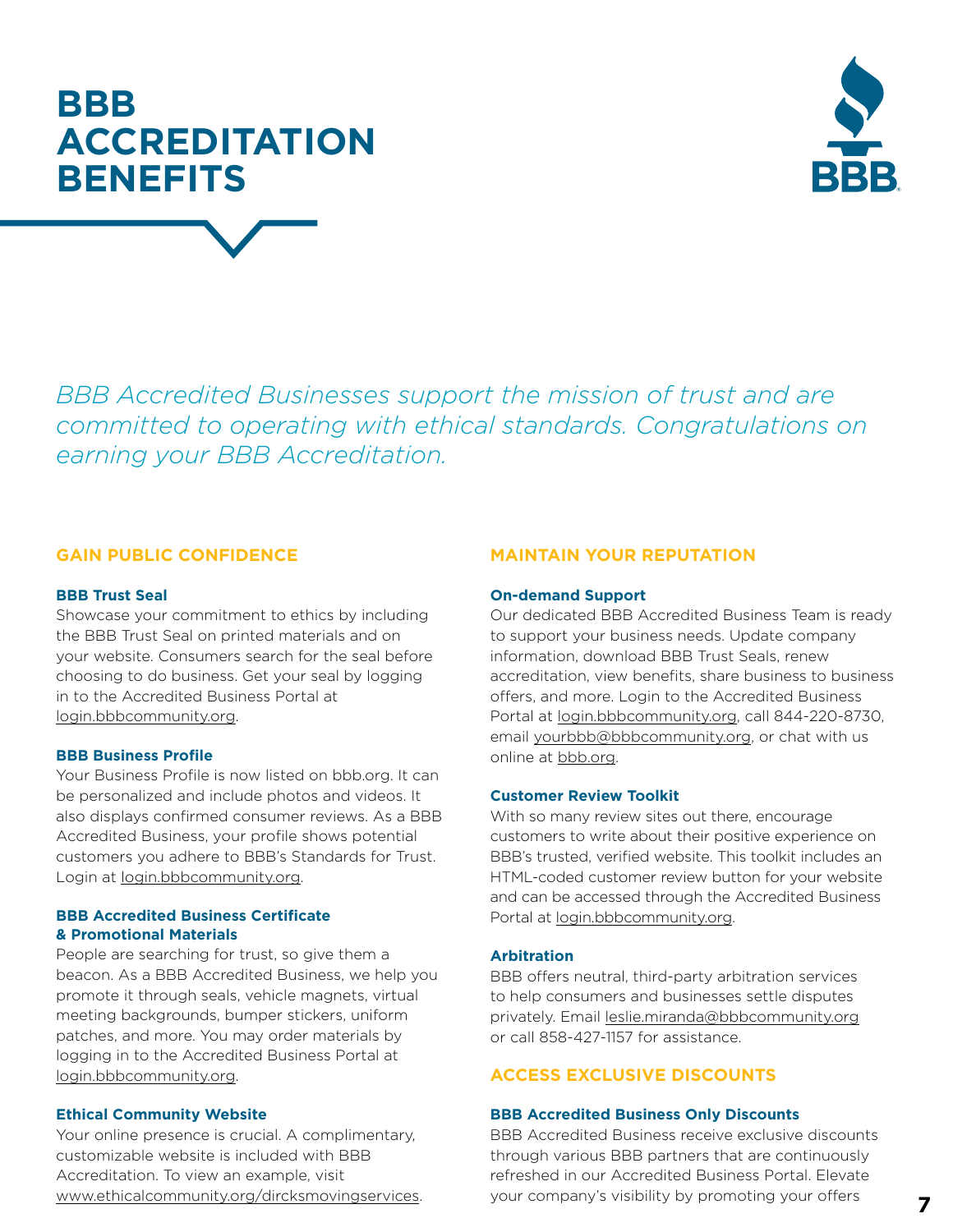### **BBB ACCREDITATION BENEFITS**

within our BBB community of trustworthy businesses, and support other BBB Accredited Business by redeeming special promotions. Email [yourbbb@bbbcommunity.org](mailto:yourbbb%40bbbcommunity.org?subject=) or call 844-220-8730 to submit a discount.

#### **Free and Discounted Meeting Space**

Host your next event at BBB! BBB Accredited Business can reserve a meeting room at our campus nearest you free of charge during business hours. BBB is also a proud partner of Premier Workspaces, which offers discounted co-working and meeting spaces throughout the country. Email [reservations@bbbcommunity.org](mailto:reservations%40bbbcommunity.org?subject=) or call 602-212-2201 for details.

### **ACCELERATE YOUR GROWTH**

#### **ignite sparked by BBB Connection & Co-Working**

BBB Accredited Business receive a discounted membership to ignite sparked by BBB, a modern co-working space. This one-stop shop for small businesses and entrepreneurs helps build better businesses in a diverse and collaborative space. Visit [ignitesparkedbybbb.org](https://www.ignitesparkedbybbb.org/) for details.

#### **Entrepreneur Success Support**

BBB partners with industry experts to help businesses secure the resources they need to ignite their success. Programs include mentorship, online products, and access to capital. Email [innovation@bbbcommunity.org](mailto:innovation%40bbbcommunity.org?subject=) for details.

### **DRIVE MORE BUSINESS**

#### **THRIVe Business Management System**

Creating an effective and trustworthy business presence online is imperative. BBB Accredited Business have access to our exclusive digital management platform, THRIVe, a simple and cost-effective system that helps companies drive new business through multiple marketing channels. Visit [bit.ly/bbbthrive](https://www.bbb.org/pacific-southwest/public/thrive/default.aspx) for more details.

### **Get a Quote**

Your business can gain quick consumer communications through our convenient quote request feature. Consumers visiting bbb.org can request bids from BBB Accredited Businesses in a particular industry and ZIP code. Once submitted, get your potential customer's contact information emailed and/or texted directly to you. To sign up for this free service, please visit [bit.ly/textequote.](https://www.bbb.org/phoenix/Public/Form/Form.aspx?f=162&e=6%D1%DD&utm_source=BBB+Weekly--February+14%2C+2012&utm_campaign=1-31-2012&utm_medium=email)

#### **Maximize BBB Accreditation**

Schedule a call to explore all the resources to maximize your BBB Accreditation. There are many different programs and resources to help support your business. We have a team dedicated to helping you amplify your reputation and be more visible with potential clients through BBB. For more information about maximizing your BBB Accreditation, please call 602-212-2242 or email [sponsorship@bbbcommunity.org.](mailto:sponsorship%40bbbcommunity.org?subject=)

### **STAY CONNECTED**

#### **BBB Business Events & Education**

Expert guided webinars, educational seminars, and business events provide opportunities to learn about ethical behavior and how to build stronger, more trustworthy relationships with customers. Additional signature events include our Integrity Golf Classics and BBB Torch Awards for Ethics. Visit [events.bbbcommunity.org](https://www.bbb.org/local-bbb/bbb-serving-the-pacific-southwest/events) for more information.

#### **Tips to Better Your Business**

Tailored email communications for BBB Accredited Business that provide up-to-date marketplace news, business tips, events, BBB benefits, networking, and much more. Connect with us through social media, blogs, and our podcast at [connect.bbbcommunity.org.](https://www.bbb.org/pacific-southwest/get-involved/stay-connected-to-bbb/)

#### **Business & Consumer Safety**

With our mission to be the leader in advancing marketplace trust, we ensure your business, employees, and consumers are informed about the latest scams to protect your marketplace safety. Sign up for email communications and to report and see trends in your area at [bbb.org/scamtracker](https://www.bbb.org/scamtracker).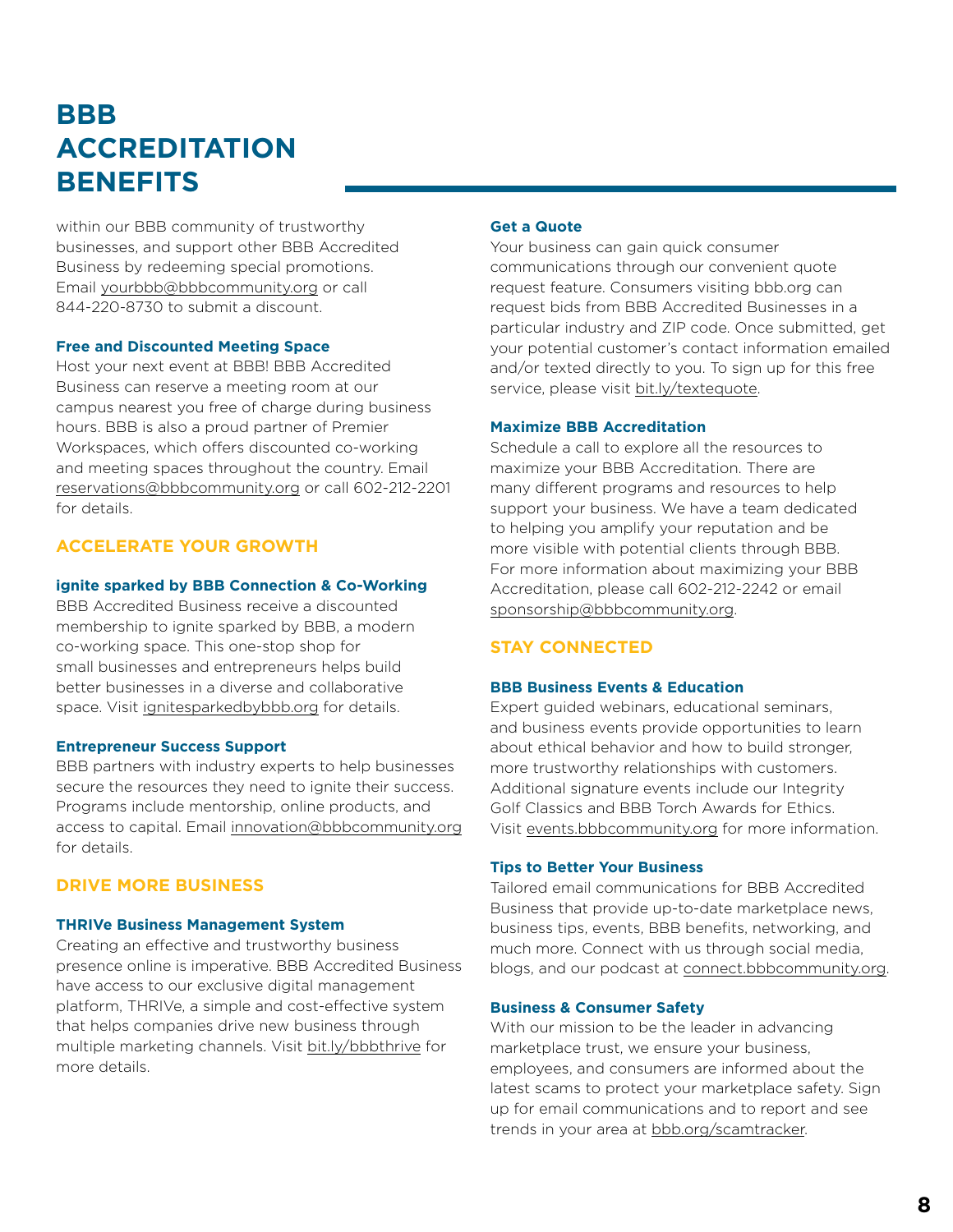### <span id="page-10-0"></span>**BBB ACCREDITATION AGREEMENT**



*You have applied for annual BBB Accreditation and want to advertise your BBB Accreditation and accordingly agree to abide by the terms and conditions set forth below. You understand that the rights of BBB Accreditation, including the right to identify BBB Accreditation, and by agreeing to maintain BBB's Code of Business Practices, have agreed to abide by this agreement. You agree you will notify BBB if you merge, get acquired or consolidate with another business, and acknowledge that any resulting new business must re-qualify for BBB Accreditation.*

### **1. Compliance with BBB Code of Business Practices (BBB Accreditation Standards)**

You agree you have read and understand the attached BBB Code of Business Practices ("the Code") (Attachment 1) [bbb.org/](https://www.bbb.org/bbb-accreditation-standards) [bbb-accreditation-standards](https://www.bbb.org/bbb-accreditation-standards) and certify that you meet the standards set out in the Code. You agree to comply with the Code, as it may be amended from time to time by BBB.

### **2. Authorization to Use BBB Trademarks**

### **a. General authorization.**

During the term of this agreement, BBB grants you a nonexclusive, non-assignable and nontransferable license to advertise your BBB Accreditation and use BBB trademarks only as set out in this agreement. You agree that BBB trademarks may not be otherwise used, copied, reproduced, or altered in any manner.

**b. Use of Accreditation Plaques and Decals.** You may display the BBB Accreditation plaque and decal at your place of business and at trade shows. You may also display the decal on your business-owned vehicles.

**c. Use of BBB Seal.** You may, within the scope of permission granted below, advertise your BBB Accreditation by using the BBB Accredited Business seal ("the seal") (Attachment 2), as it may be modified by BBB. BBB will provide the seal in various sizes to you. You must receive prior written permission to use another size, and approval will not be granted unless the new size meets minimum height requirement for "BBB" of 1/8 inches tall. Nothing in this agreement or in your use of the seal or BBB name will give you any right whatsoever in the BBB name or seal, or in similar names or seals, beyond the right granted in this agreement.

**d. Advertising BBB rating.** You may, within the scope of permission granted below, advertise your BBB rating. Upon learning of a change in your BBB rating, you must immediately correct any advertising that

includes the rating. You are encouraged to include the seal in conjunction with advertising your BBB rating.

### **e. Scope of Permission.**

### **i. Offline advertising media.**

You may state "BBB Accredited Business" or you may display the seal in the following media: newspapers, periodicals, billboards, posters, direct mail, flyers, yellow pages or other directory advertising, telephone, TV or radio spots, business cards, stationery, invoices, facsimile cover sheets, other business documents, and patches. Accredited Business patches may be placed only on company owned clothing. If all your physical locations are within this BBB's service area, you may advertise your accreditation wherever you do business. If you have physical locations in other BBBs' service areas, your advertising rights are restricted to this BBB's service area unless permitted by agreement(s) with other BBBs.

You may advertise your BBB rating wherever you are permitted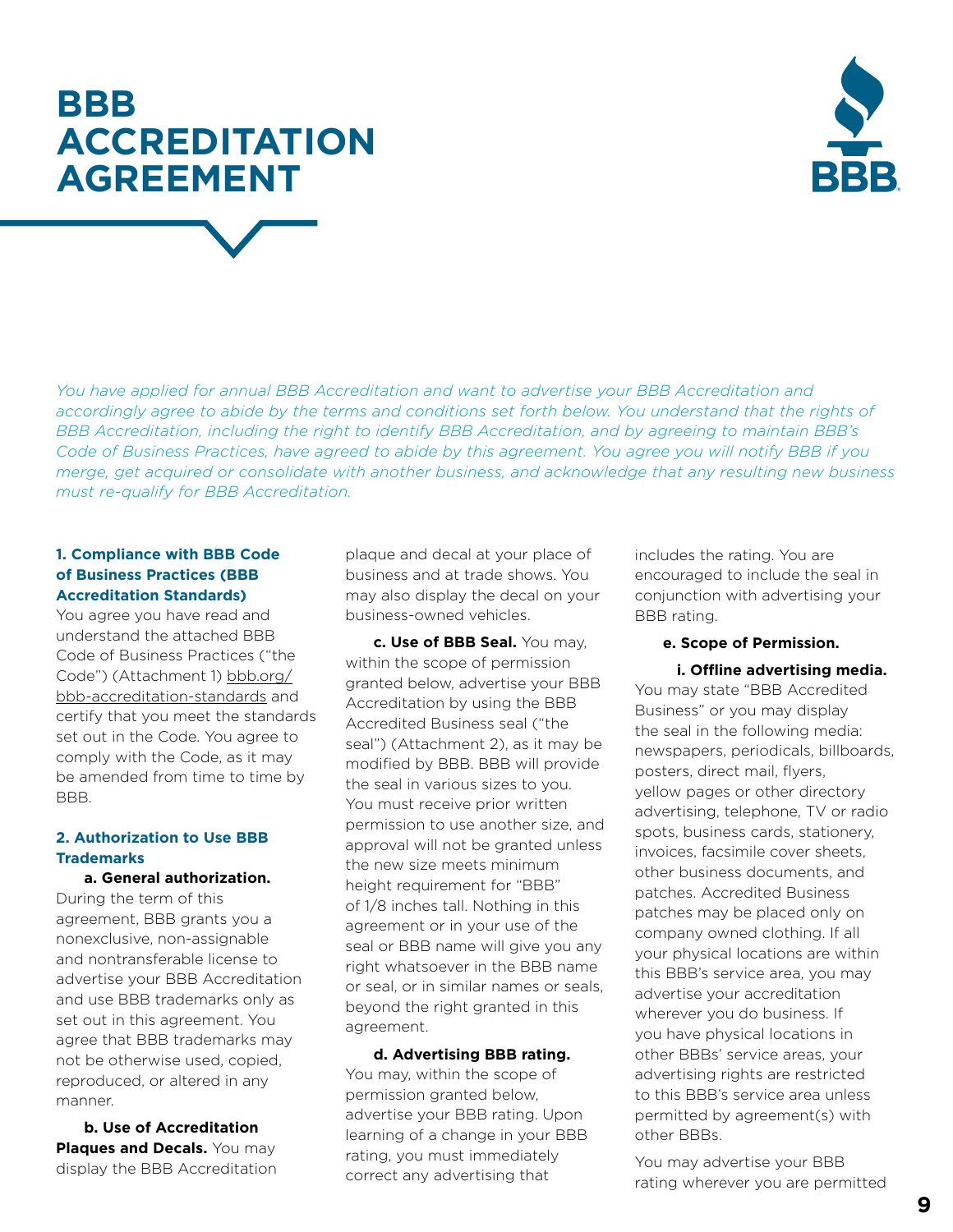### **BBB ACCREDITATION AGREEMENT**

to display the seal in offline advertising media except that you may not advertise your BBB rating in yellow pages or any other directory that cannot be immediately revised if your BBB rating changes.

### **ii. Online advertising.**

You may also display the seal to identify your BBB Accreditation on your web site and on web sites where you advertise so long as (1) you include the words "Click for Review" adjacent to or below the seal as shown in Attachment 2 and (2) the seal hyperlinks to your BBB Business Profile.

You may advertise your BBB rating on your web site and on web sites where you advertise as long as the advertising can be immediately revised if your BBB rating changes.

**iii. Email signatures.** You may also display the seal, with a hyperlink to your BBB Business Profile, as part of your signature block in business emails.

### **3. Termination/Suspension**

**a. By BBB.** BBB may suspend and/or terminate this agreement at any time if you violate the terms of this agreement or if the trademarks licensed herein are invalidated or cancelled. If this agreement is suspended or terminated, you agree to immediately cease using the seal and/or BBB trademarks. If suspended, you may request review of the suspension under applicable procedures set forth in our Bylaws. Unless the suspension is set aside following a review, suspension will become final and this agreement will be terminated.

**b. By You.** You may terminate this agreement on thirty (30) days written notice to BBB.

### **c. Following termination, you agree to immediately:**

- stop using BBB trademarks in all media;
- destroy any materials bearing BBB trademarks;
- remove BBB plaque and decals from display;
- return BBB plaque and decals to BBB; and
- remove all online identification or affiliation with BBB.

### **4. Fees**

You agree to pay fees as set by BBB's Board. All fees shall be deemed fully earned once paid and shall be non-refundable.

### **5. Term**

The term of this agreement begins when accepted by BBB and continues unless terminated by either party or you fail to pay required fees.

### **6. Indemnification**

You agree to indemnify and hold BBB and the International Association of Better Business Bureaus, Inc. (as trademark owner on behalf of the BBB system)(IABBB) including their employees/officers/directors harmless against any loss, damage or expense (whether direct, indirect or consequential), including reasonable attorney's fees, arising out of any misuse of BBB trademarks or of any violation of the terms and conditions of this agreement. You also agree to indemnify and hold BBB and

IABBB harmless against any loss, damage or expense, including reasonable attorney's fees, with respect to all third party claims of any kind, including product liability, arising in connection with your BBB Accreditation or participation in a related BBB program.

### **7. Limitation of Liability**

You agree you will not sue BBB and/or IABBB, including their employees/officers/directors, for monetary damages on any matter concerning this agreement. BBB makes no representations, warranties, or covenants of any kind, either expressed or implied, regarding title to or ownership of any rights in any marks, validity of any marks, the right to license any marks or non-infringement of the rights of others in any marks.

### **8. Relationship of Parties**

**a.** You are not and will not represent yourself as an agent, representative, partner, subsidiary, joint venture, or employee of BBB, nor can you represent that you have any authority to bind or obligate BBB in any manner or in any thing. You shall not challenge the rights of BBB and/or IABBB in and to their trademarks, or take any action inconsistent with such rights.

**b.** Nothing in this agreement or in your use of BBB trademarks shall confer any endorsement or approval of your products or services. Your use of these marks is intended only to convey BBB Accreditation and a commitment to abide by the Code, and you agree to only use BBB marks in such a manner.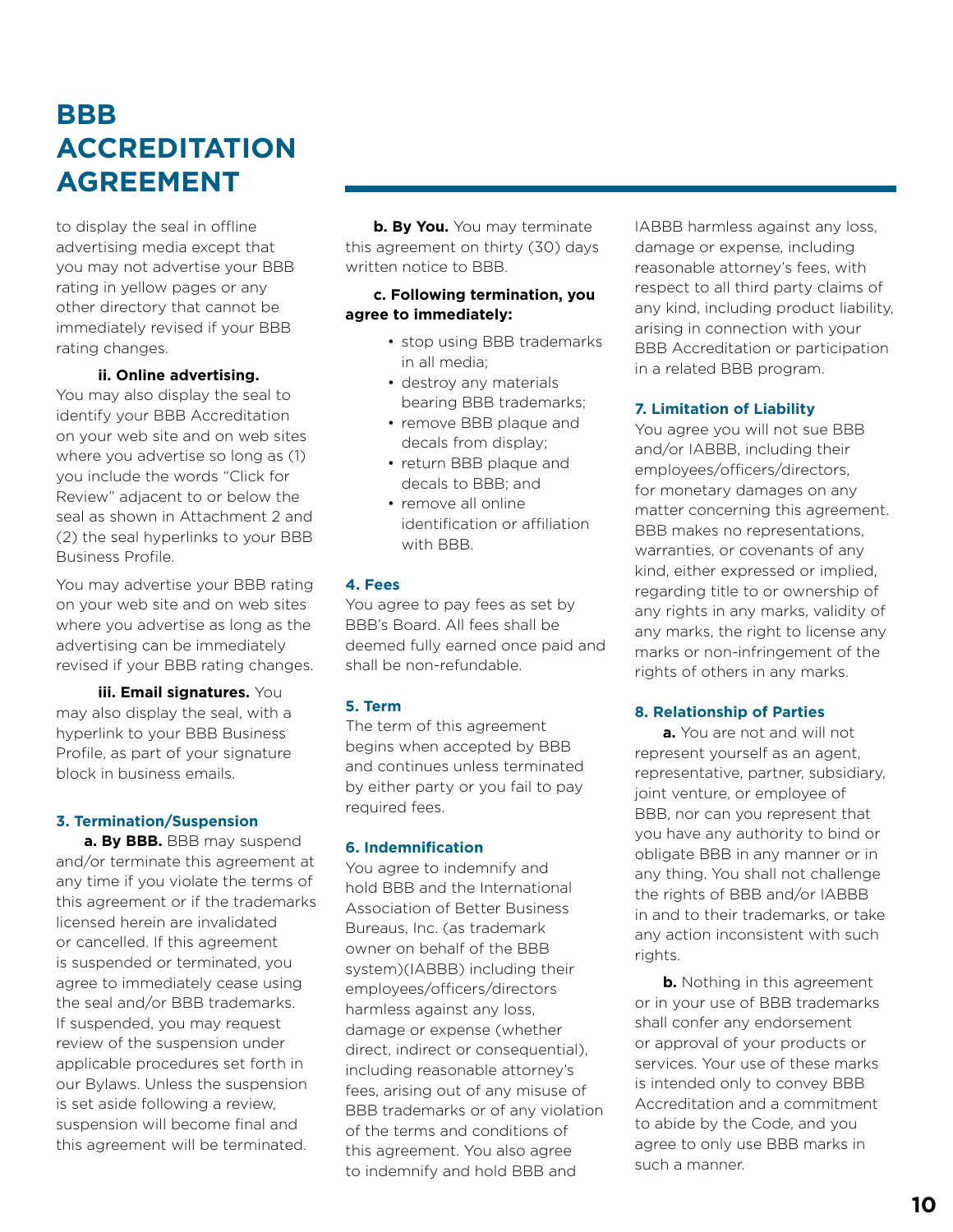# for being part of our community of trustworthy businesses. **THANK YOU**